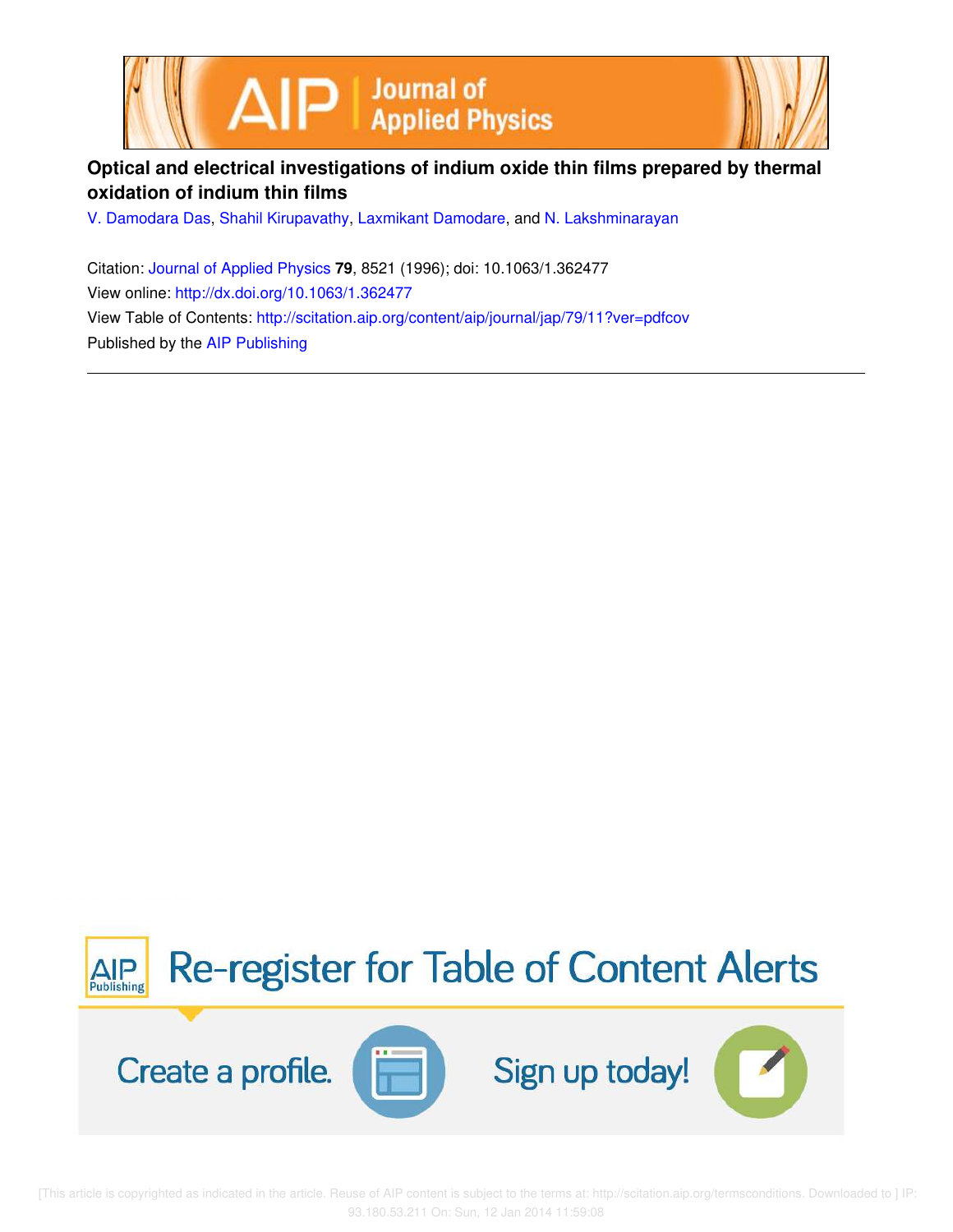# **Optical and electrical investigations of indium oxide thin films prepared by thermal oxidation of indium thin films**

V. Damodara Das,<sup>a)</sup> Shahil Kirupavathy,<sup>b)</sup> Laxmikant Damodare,<sup>a)</sup> and N. Lakshminarayan<sup>b)</sup> *Department of Physics, Thin Film Laboratory, Indian Institute of Technology, Madras, Madras 600 036, India*

(Received 9 June 1995; accepted for publication 16 February 1996)

Indium oxide thin films have been prepared by thermal oxidation of vacuum-deposited indium thin films in air in an open furnace at about 600 K. These indium oxide thin films prepared by thermal oxidation have been examined for optical transparency by measuring their optical absorbance as a function of wavelength. From the optical absorption data, optical band gap and the nature of the forbidden energy gap in the indium oxide thin films have been determined. Electrical conductivity measurements have also been carried out on the above oxide films as a function of temperature during heating and cooling cycles in vacuum. It is found that after the first heating, electrical conductivity increases to a significant extent due to removal of point defect clusters due to annealing which contribute to both carrier generation and scattering. From the thermoelectric power measurements carried out, it has been concluded that electrons are the majority carriers in these indium oxide thin films.  $\degree$  1996 American Institute of Physics.  $[50021-8979(96)06510-2]$ 

## **I. INTRODUCTION**

Transparent conducting oxide thin film coatings are important in solar cells, especially in photovoltaic devices which convert light into electrical energy. In solar cells, conducting oxide films are used as contact materials due to the fact that some of the transparent oxide films like indium oxide and indium tin oxide are not only transparent to visible light but also have very high electrical conductivity so that they can serve as good contact materials which also transmit light to pass on to the active layers of the solar cells. Several workers have investigated the properties of indium oxide films both regarding their optical transparency and good electrical conductivity. Most of the indium oxide and indium tin oxide films have been prepared by reactive deposition technique in a vacuum deposition unit.<sup>1–7</sup> The techniques adopted in reactive deposition of the films are reactive thermal evaporation, reactive sputtering using rf technique, reactive cosputtering technique, activated reactive evaporation technique, etc. In the present study, we have investigated the optical and electrical properties of indium oxide thin films prepared by a different technique—thermal oxidation of indium films vacuum-deposited on glass substrates.

#### **II. EXPERIMENTAL TECHNIQUES**

Indium films were deposited in a conventional vacuum deposition unit in a vacuum of better than  $5\times10^{-5}$  Torr on clean glass substrates held at room temperature. At a time a number of films were prepared in a single pump down and deposition. The glass substrates used for the film deposition were soda lime glass plates of size  $2.5 \times 7.5 \times 0.2$  cm and were thoroughly cleaned. The cleaning procedure adopted was as follows: the films were kept in freshly prepared chromic acid overnight and then washed with distilled water. The glass plates were then kept in a detergent solution and cleaned using an ultrasonic cleaner. The glass plates were taken out of the soap solution and once again cleaned with distilled water. Finally, the glass plates were cleaned with acetone. The glass substrates for film deposition were kept symmetrically on a horizontal plane at a height of 25 cm above the evaporation source. The film deposition was made through masks of size  $2.5\times6.5$  cm so that the lateral dimensions of the films formed were 2.5 cm and 6.5 cm. The evaporation source was a dimpled molybdenum boat which was resistively heated by passing a current of about 50 A through it. The indium films so formed were taken four at a time for thermal oxidation in air in an open muffle furnace which could be heated to 600 K at which temperature it was known from the earlier work $8$  that indium films get completely oxidized. After the oxidation was complete, it was ascertained by x-ray diffractometry that the indium films were completely oxidized at this temperature in the one hour duration for which the indium films were heated in air. The oxide films were investigated for optical transparency by optical absorption measurements and electrical conduction behavior by measuring their electrical resistance during cycles of heating and cooling in a vacuum of the order of  $5\times10^{-5}$ Torr. Thermoelectric power measurements were also made (in vacuum) to determine the type of carriers responsible for conduction in the indium oxide films. Optical absorption studies were carried out in the Hitachi recording spectrophotometer (model U 3400 with range 190 nm to  $2500$  nm, and resolution 2 nm) in the optical region, viz. between 300 nm and 900 nm. The optical absorption spectrum in the glass substrate was also taken and it was used for the elimination of optical absorption in the glass plates from the total absorption in the film-substrate combination to get the optical absorption in the films.

a)Electronic mail: phy10@iitm.ernet.in

b) Also at Madras Christian College, Tambaram, Madras 600 059, India.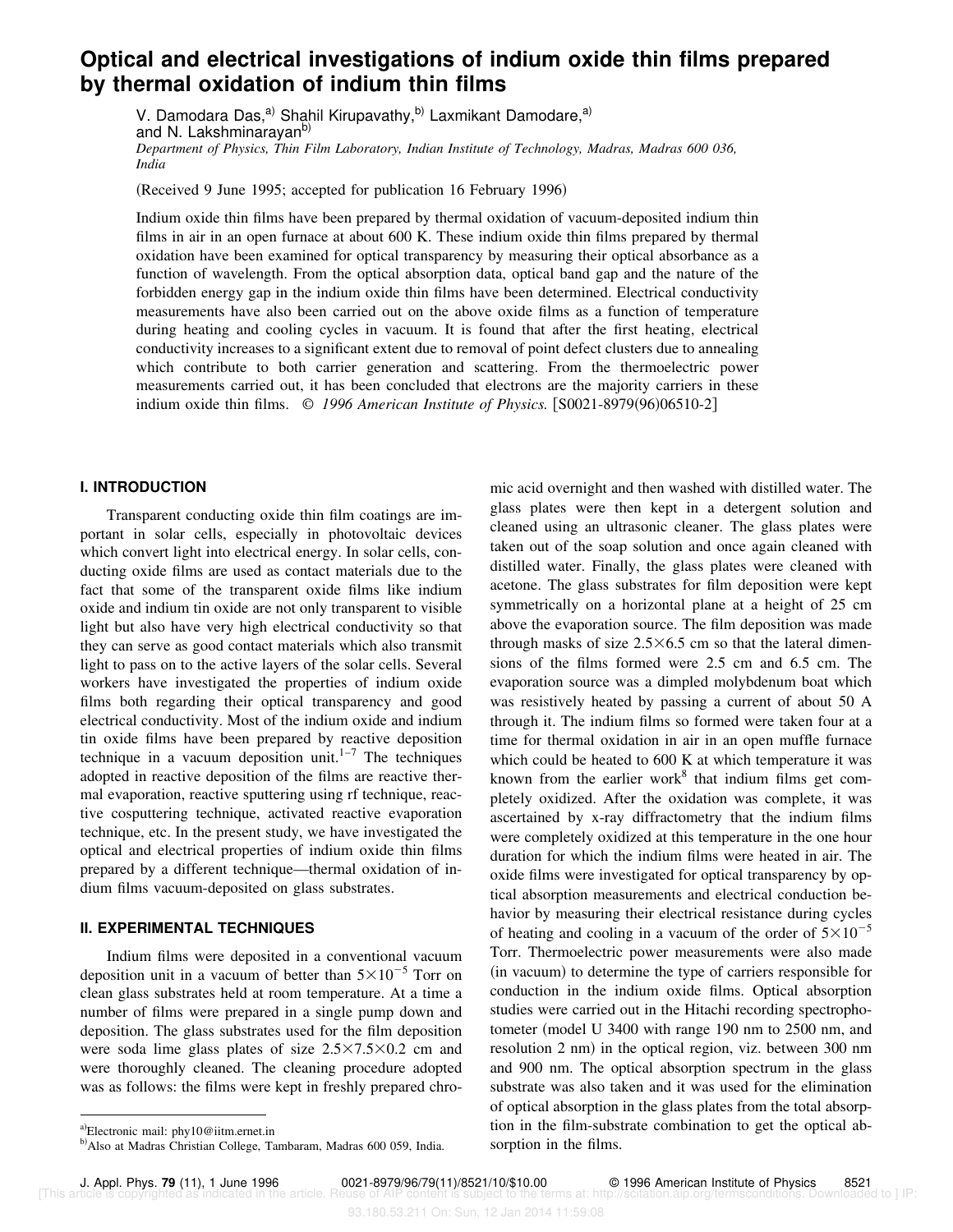

FIG. 1. X-ray diffractograms of (a) the as-deposited indium film, (b) after oxidation at 600 K in air for 1 h, (c) after postoxidation annealing in air for 1 h at 600 K,  $(d)$  after postannealing for 1 h in vacuum.

### **III. RESULTS AND DISCUSSION**

#### **A. Structural characterization**

#### **1. X-ray diffraction studies**

Figures  $1(a)$ –(d) show the x-ray diffractograms of (a) the as-deposited indium film,  $(b)$  after oxidation at 600 K in air for 1 h,  $(c)$  after postoxidation annealing in air for 1 h at 600 K, and  $(d)$  after postoxidation annealing for 1 h, in vacuum. It is seen that Fig.  $1(a)$  contains a few characteristic x-ray diffraction peaks of indium while Figs.  $1(b)–(c)$  all contain only one prominent peak and other shallow diffraction peaks of low intensity which are characteristic of  $In_2O_3$ . It should be mentioned that postoxidation annealing either in air or in vacuum did not change the intensities of the shallow peaks. Figures  $2(a)$  and  $2(b)$  show typical x-ray diffractograms of thicker films oxidized at 600 K in air. It is seen from these figures that the shallow peaks in x-ray diffractograms in Figs.  $1(b)$ –(d) have become a little more prominent in the case of thicker films. In Tables I and II, the *d* values calculated are tabulated from the positions of the diffraction peaks in Figs. 1 and 2. In the above tables, these *d* values are also compared with the standard *d* values of indium and indium oxide as reported in American Society for Testing Materials  $(ASTM)$  cards numbers  $5-642$  and  $21-406$ , respectively. It can be seen from Figs. 1 and 2 and Tables I and II that as-deposited indium films are pure indium films and after oxidation, we do not have any traces of indium and the films are completely of indium oxide.

#### **2. Electron microscopic studies**

Electron microscopic studies were also made on asdeposited indium thin films and the indium oxide films



FIG. 2. (a) and (b) Typical x-ray diffractograms of thicker films oxidized at 600 K in air.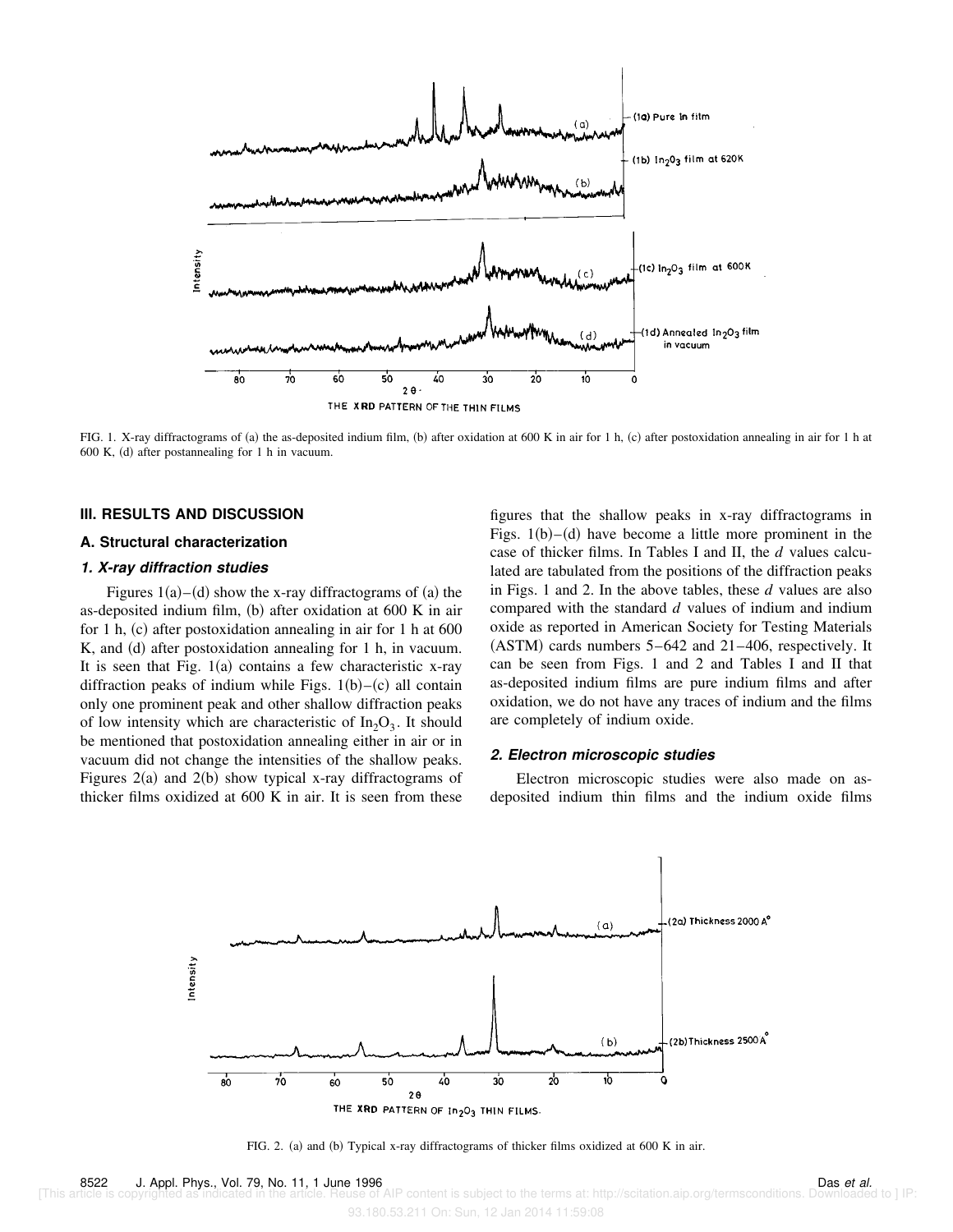TABLE I.  $d$  values corresponding to Fig. 1(a) (indium film). Standard  $d$ values of indium from ASTM Card No. 5-642 (structure: tetragonal).

| Sl. No. Observed d from XRD $(\hat{A})$ Standard d $(\hat{A})$ |       | h |  |
|----------------------------------------------------------------|-------|---|--|
| (a)                                                            |       |   |  |
| 2.6832                                                         | 2.715 |   |  |
| 2.4134                                                         | 2.471 |   |  |
| 2.3268                                                         | 2.298 |   |  |

formed after oxidation of these films in air. Figures  $3(a)$  and  $3(b)$  show the typical electron micrograph and selected area electron diffraction pattern of as-deposited indium films while Figs.  $4(a)$  and  $4(b)$  show the typical micrograph and the diffraction pattern in the case of indium oxide thin films. It is seen that there is a lot of background intensity due to diffuse scattering in the case of indium films similar to amorphous materials but the micrograph shows that there are well developed microcrystallites in the film and the *d* values calculated from the diffraction pattern match fairly well with the standard  $d$  values of indium (Table III). Table IV shows the *d* values calculated from the diffraction pattern in Fig.  $4(b)$  which are compared with the standard  $d$  values of indium oxide. It is seen that there is very good agreement of *d* values with the standard ones. Thus, both the x-ray diffractograms and electron microscopy work show that the films formed after thermal oxidation in air of indium films are indium oxide films and there are no traces of indium which can be detected by either x-ray diffraction or electron diffraction. It can also be seen that there is a symmetrically located hexagonal network of sharp spots in the electron diffraction ring pattern of indium oxide films from which we can conclude that there is a tendency for the films to have their microcystallites preferentially oriented with their  $((111))$ planes parallel to the substrate on which they are grown. This fact is also evident from the x-ray diffractograms from which it is seen that the diffraction peak corresponding to  $((111))$ set of planes is many times more prominent than the other diffraction peaks.

TABLE II. (a) *d* values corresponding to Fig. 2(a)  $(In_2O_3$  film 2000 Å). Standard *d* values of  $In_2O_3$  from ASTM Card No. 21–406 (structure: cubic). (b) *d* values corresponding to Fig. 2(b)  $(In_2O_3$  film 2500 Å). Standard *d* values of  $In_2O_3$  from ASTM Card No. 21-406 (structure: cubic).

| Sl. No.        | Observed d from XRD $(\AA)$ | Standard $d(A)$ | $\boldsymbol{h}$            | k              |                |
|----------------|-----------------------------|-----------------|-----------------------------|----------------|----------------|
|                | (a)                         |                 |                             |                |                |
| 1              | 4.1444                      | 4.130           | 2                           | 1              |                |
| $\overline{c}$ | 2.9281                      | 2.921           | $\overline{c}$              | $\overline{c}$ | $\overline{c}$ |
| 3              | 2.7233                      | 2.704           | 3                           | $\overline{c}$ |                |
| 4              | 2.5312                      | 2.529           | 4                           | $\Omega$       | 0              |
| 5              | 1.7919                      | 1.788           | 4                           | $\overline{4}$ | 0              |
| 6              | 1.5258                      | 1.525           | 6                           | $\overline{c}$ | $\mathfrak{D}$ |
| (b)            |                             |                 |                             |                |                |
| 1              | 4.1410                      | 4.130           | $\mathcal{D}_{\mathcal{L}}$ | 1              | 1              |
| $\overline{c}$ | 2.9253                      | 2.921           | $\overline{c}$              | $\overline{c}$ | 2              |
| 3              | 2.5344                      | 2.529           | $\overline{4}$              | $\Omega$       | $\theta$       |
| 4              | 1.7903                      | 1.788           | $\overline{4}$              | $\overline{4}$ | 0              |
| 5              | 1.5278                      | 1.525           | 6                           | $\overline{2}$ | $\overline{c}$ |



FIG. 3. (a) and (b) typical electron micrograph and selected are diffraction pattern of as-deposited indium films.

### **3. Energy dispersive analysis of <sup>x</sup> rays**

Energy dispersive analysis of  $x$  rays  $(EDAX)$  generated by the incident electron beam on indium and indium oxide films was also carried out to investigate the stoichiometry of the indium oxide films formed. Figures  $5(a)$  and  $5(b)$  show the EDAX spectra of indium film and indium oxide film. Table V and Table VI give the composition results of EDAX spectra of indium film and indium oxide film. It is seen from Fig. 5 that the as-deposited indium film consists of 100% pure indium while the indium oxide film consists of 61.8 atomic % indium and 38.2 at. % oxygen which deviates a little from stoichiometry of 60% indium and 40% oxygen of In<sub>2</sub>O<sub>3</sub>. There is about 3% oxygen deficiency. However, the stoichiometry of the indium oxide films formed varies somewhat (about  $5\%$ ) up to a maximum of about  $10\%$  from one specimen to the other.

#### **B. Optical absorption studies**

The  $In_2O_3$  films formed by thermal oxidation as described before were investigated for optical absorption in the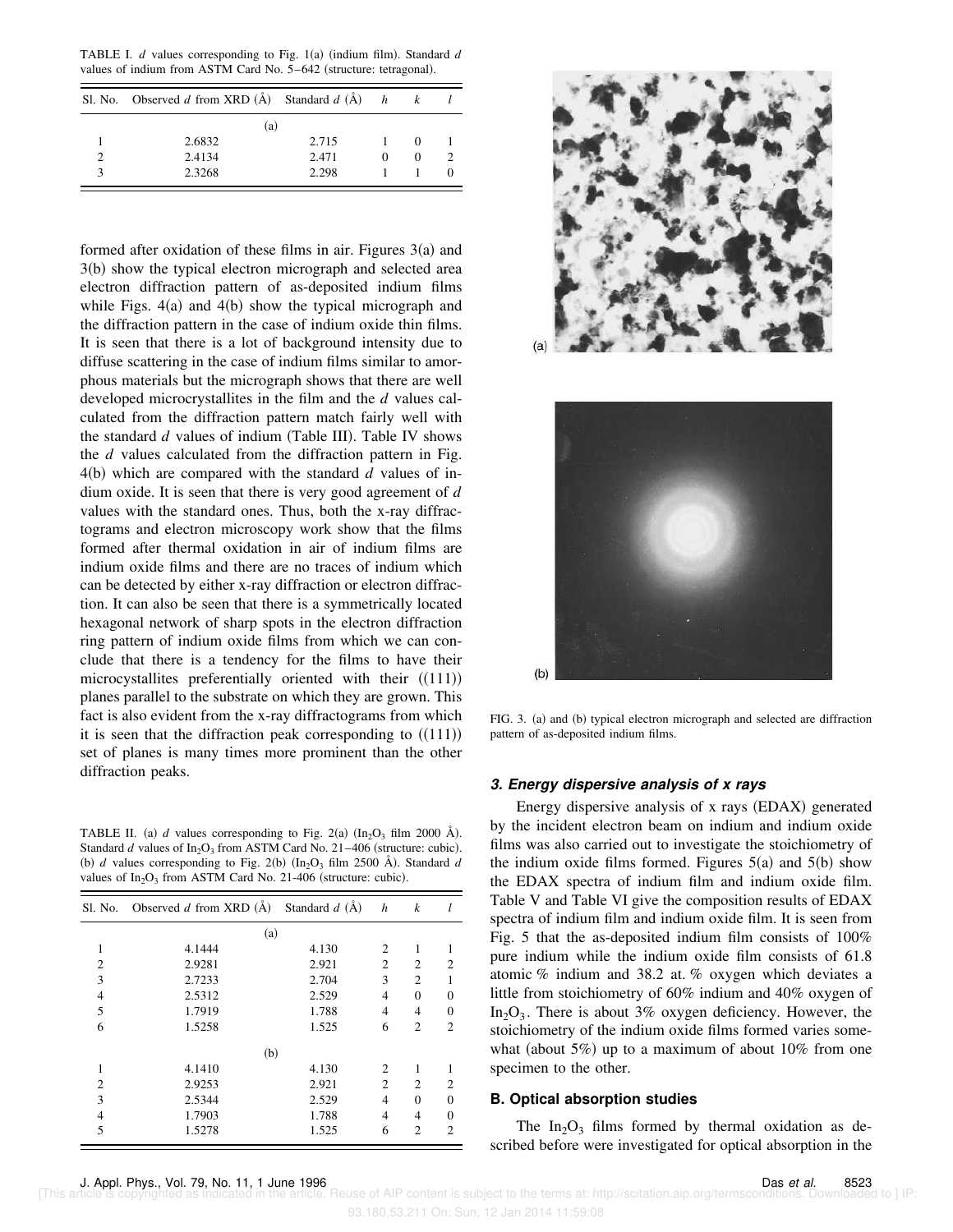

FIG. 4. (a) and (b) typical micrograph and the diffraction pattern in the case of indium oxide films.

optical region using a Hitachi recording spectrophotometer (Model U3400). As the films were examined along with the glass substrate on which they were formed, it is necessary to take into account the absorption in the glass substrate on which they were formed even though it is small. Hence, the absorption spectrum of the glass plate was also taken. Figure 6 shows the optical transmission vs wavelength for a few typical films of different thicknesses  $(1700 \text{ Å}, 2200 \text{ Å}, 3250$ Å, respectively) in the optical region  $(200-850 \text{ nm})$ . It is seen from the plots that the thicker films of thickness 3250 Å are more transparent with about 90–95% transmission in the

TABLE III.  $d$  values corresponding to Fig.  $4(a)$  (indium). Standard  $d$  values of indium from ASTM Card No. 5-642 (structure: tetragonal).

| Sl. No. | Observed d from<br>electron diffraction $(\AA)$ | Standard $d(\AA)$ h | $\boldsymbol{k}$ |  |
|---------|-------------------------------------------------|---------------------|------------------|--|
|         | 2.9312                                          | 2.715               |                  |  |
|         | 2.5912                                          | 2.4715              | $\mathbf{0}$     |  |
|         | 1.4175                                          | 1.470               |                  |  |

TABLE IV. *d* values corresponding to Fig. 4(b)  $(In_2O_3$  film). Standard *d* values of  $In_2O_3$  from ASTM Card No. 21–406 (structure: cubic).

| Sl. No. | Observed d from XRD $(\AA)$ Standard d $(\AA)$ |        | h |                             |   |
|---------|------------------------------------------------|--------|---|-----------------------------|---|
|         | 2.8862                                         | 2.921  |   | $\mathcal{D}_{\mathcal{L}}$ |   |
| っ       | 2.7164                                         | 2.704  | 3 | $\mathcal{D}_{\mathcal{L}}$ |   |
| 3       | 1.8456                                         | 1.848  | 5 | $\mathcal{D}_{\mathcal{L}}$ |   |
| 4       | 1.4371                                         | 1.431  | 5 | 4                           | 3 |
| 5       | 1.2896                                         | 1.285  |   | 3                           |   |
| 6       | 1.0734                                         | 1.0786 | 6 | 6                           |   |



FIG. 5. (a) and (b) EDAX spectra of indium film and indium oxide film.

TABLE V. EDAX compositional analysis data from Fig.  $5(a)$ .

| Sl. No. | Element | At. % element |
|---------|---------|---------------|
|         | ln.     | 100           |

TABLE VI. EDAX compositional analysis data from Fig. 5(b).

| Sl. No. | element | At. % element |
|---------|---------|---------------|
|         | O K     | 61.797        |
|         | ln L    | 38.203        |

AIP content is subject to the terms at: http://scitation.aip.org/termsconditions. Downloaded to ] IP 93.180.53.211 On: Sun, 12 Jan 2014 11:59:08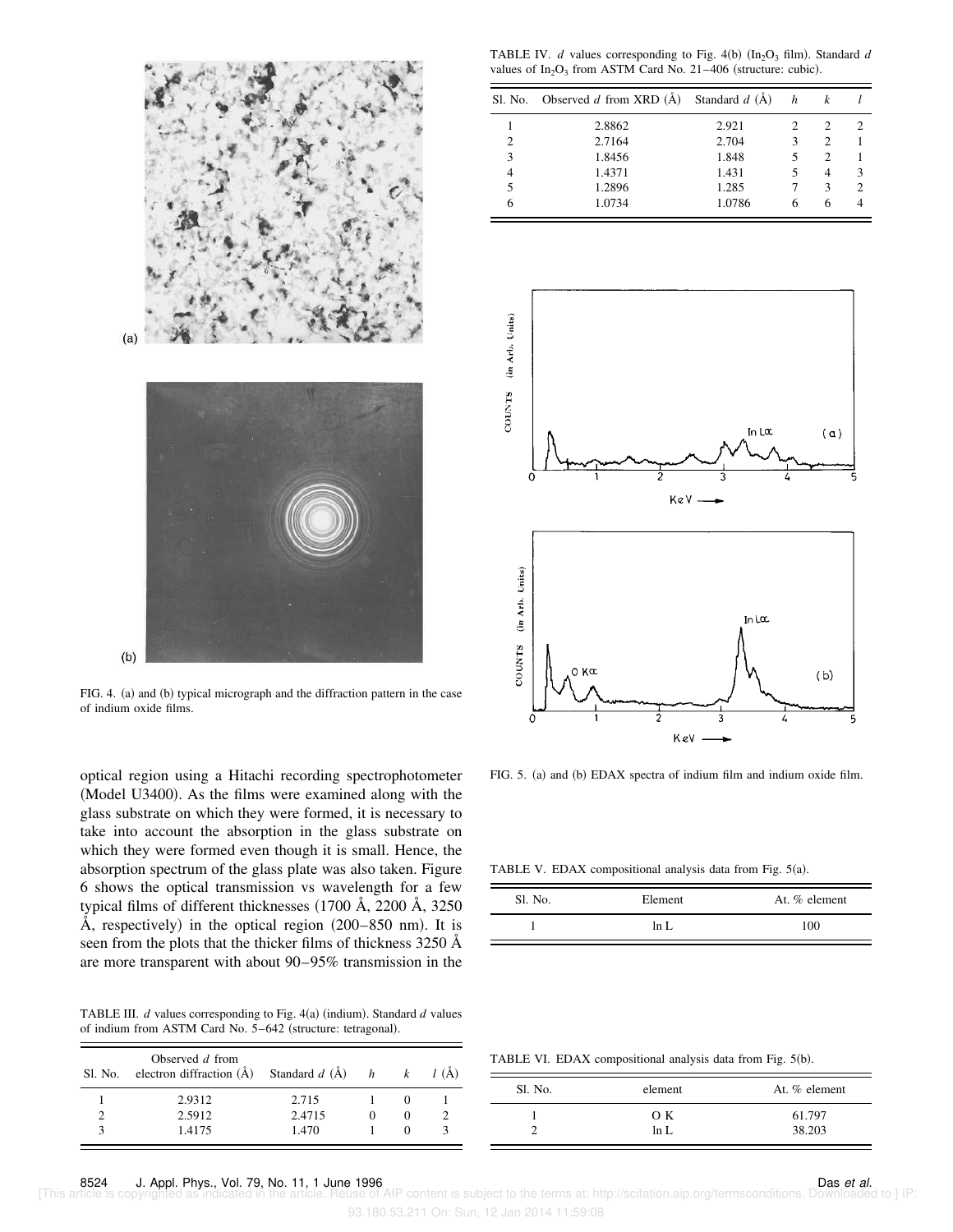

FIG. 6. Plots of optical transmission vs wavelength for various thicknesses.



 $^{2}$  vs  $h\nu$  for various thicknesses.





FIG. 8.  $(a)$ – $(c)$  Variation of electrical resistance as a function of temperature during heating–cooling cycles for  $In_2O_3$  films of thicknesses 1700 Å, 2200 Å, 3250 Å, respectively.

93.180.53.211 On: Sun, 12 Jan 2014 11:59:08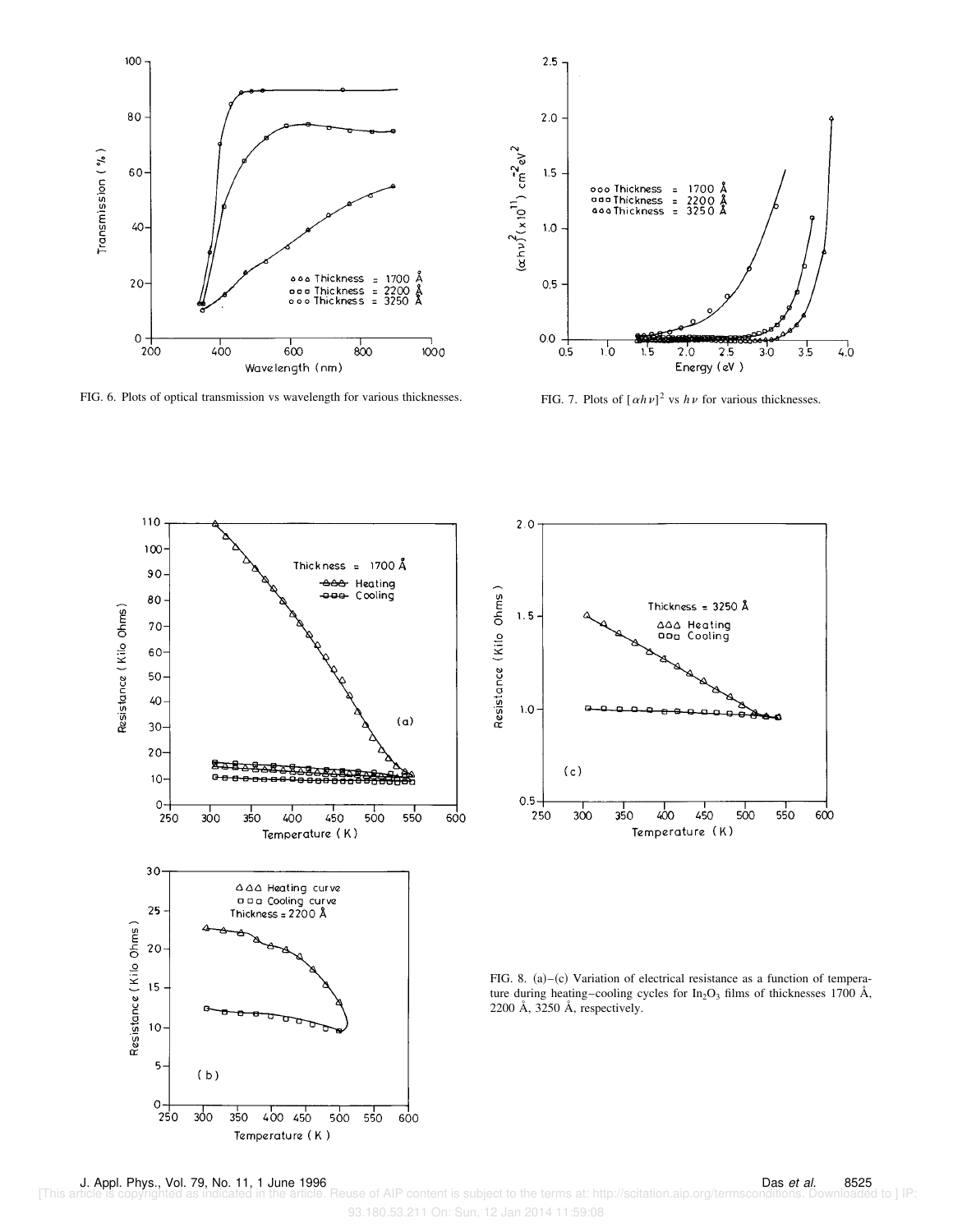



FIG. 9. Plots of log (resistance) vs reciprocal of temperature for thicknesses 1700 Å, 2200 Å, 3250 Å, respectively.

visible region  $(400-750 \text{ nm})$  whereas the films of thickness of 2200 Å are transparent with transmission of about 75–  $85\%$  in the visible region  $(400-750 \text{ nm})$ . The films of thickness of about 1700 Å are less transparent with transmission of about  $30-50\%$  in the visible region  $(400-750 \text{ nm})$ . Thus, it can be concluded that the thicker films are better suited for devices due to their high transparency.

From the transmission data, the absorption coefficient as a function of photon energy was calculated and was plotted for the direct allowed transition by using the formula,

$$
[\alpha] \approx \left[\frac{A}{h\nu}\right] [h\nu - E_g]^{1/2},
$$

where  $E_g$  is the transition energy gap and  $h\nu$  is the photon energy. Figure 7 shows the  $\left[\alpha h\nu\right]^2$  vs  $h\nu$  plots for various thicknesses. The direct band gap value is obtained for the films with thickness of about  $3250$  Å as  $3.5$  eV which is close to the values quoted in the literature. $10,11$ 

From Fig. 7, the plots of  $(\alpha h \nu)^2$  vs  $h \nu$  indicate that there is some amount of tailing in the band gap below the absorption edge. This indicates that there is a high concentration of impurity states in polycrystalline indium oxide films which can cause a perturbation of the band structure with the result that the parabolic distribution of the states will be disturbed by a prolonged tail extending into the energy gap.<sup>12</sup>

The tails in optical absorption spectra of indium oxide can be due to the following:

- (i) The broadening of the impurity levels due to their spatial overlap into a band. At high concentrations, the impurity band merges with the nearest intrinsic band. Due to this, the Fermi level will lie inside the parabolic portion of the appropriate band, which in our case is the conduction band.
- (ii) The impurities which can be ionized donors exert an attractive force on the conduction electrons and a repulsive force on the valence band. On a microscopic level, the nonhomogeneous distribution of the impurities leads to smearing of the band edges. $^{13}$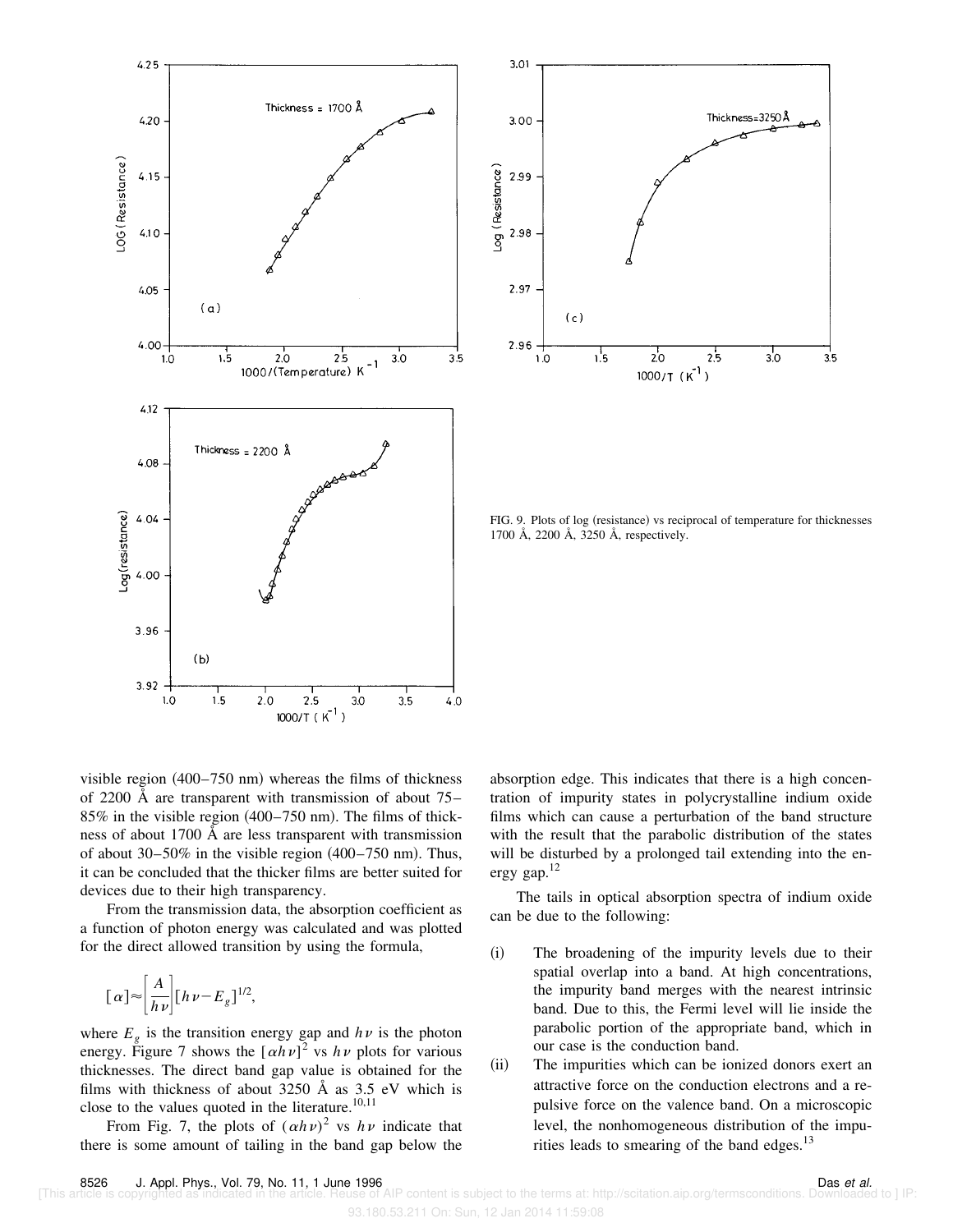#### **C. Electrical conductivity studies**

The electrical conductivity of  $In_2O_3$  films was measured in a vacuum of  $5\times10^{-5}$  Torr during one or two cycles of heating and cooling for films of different thicknesses. Figures  $8(a)$ –(c) show the variation of electrical resistance as a function of temperature during heating–cooling cycles for In<sub>2</sub>O<sub>3</sub> films of thicknesses 1700 Å, 2200 Å, and 3250 Å, respectively. It is seen from Fig.  $8(a)$  that during the first heating cycle, the resistance of the film sharply decreases monotonically with increase in temperature. During the first cooling cycle the resistance increases with the decrease in temperature, but the increase in resistance is only moderate when compared to the resistance change during the first heating cycle. During the second heating cycle also resistance falls with the increase in temperature but the resistance change is again moderate with the second heating cycle curve closely following the first cycle cooling curve. During the second cycle cooling, the resistance variation with temperature is nearly the same as that during the first cycle cooling. Figures  $8(b)$  and  $8(c)$  also show similar resistance varia-

TABLE VII. Activation energy from conductivity measurements.

| Sl. No. | Thickness of the film $(\AA)$ | Activation energy (meV) |
|---------|-------------------------------|-------------------------|
|         | 1700                          | 14.17                   |
|         | 2200                          | 12.52                   |
|         | 3250                          | 11.59                   |

tion with temperature during heating and cooling where the variation for only one cycle of heating and cooling is plotted. Even though the decrease in resistance with increase in temperature during the first heating is much smaller compared to that of the thinner film in Fig.  $8(a)$ , the decrease is much larger than the change in the first cycle cooling. It is seen from the plots that in the case of all the curves, during the first cycle of heating there is a sharp decrease of resistance as a function of temperature, whereas during the subsequent heating and cooling cycles, the resistance variation with temperature is small. The steep fall in resistance with increase in temperature during the first heating can be explained by two



 $250$ 

93.180.53.211 On: Sun, 12 Jan 2014 11:59:08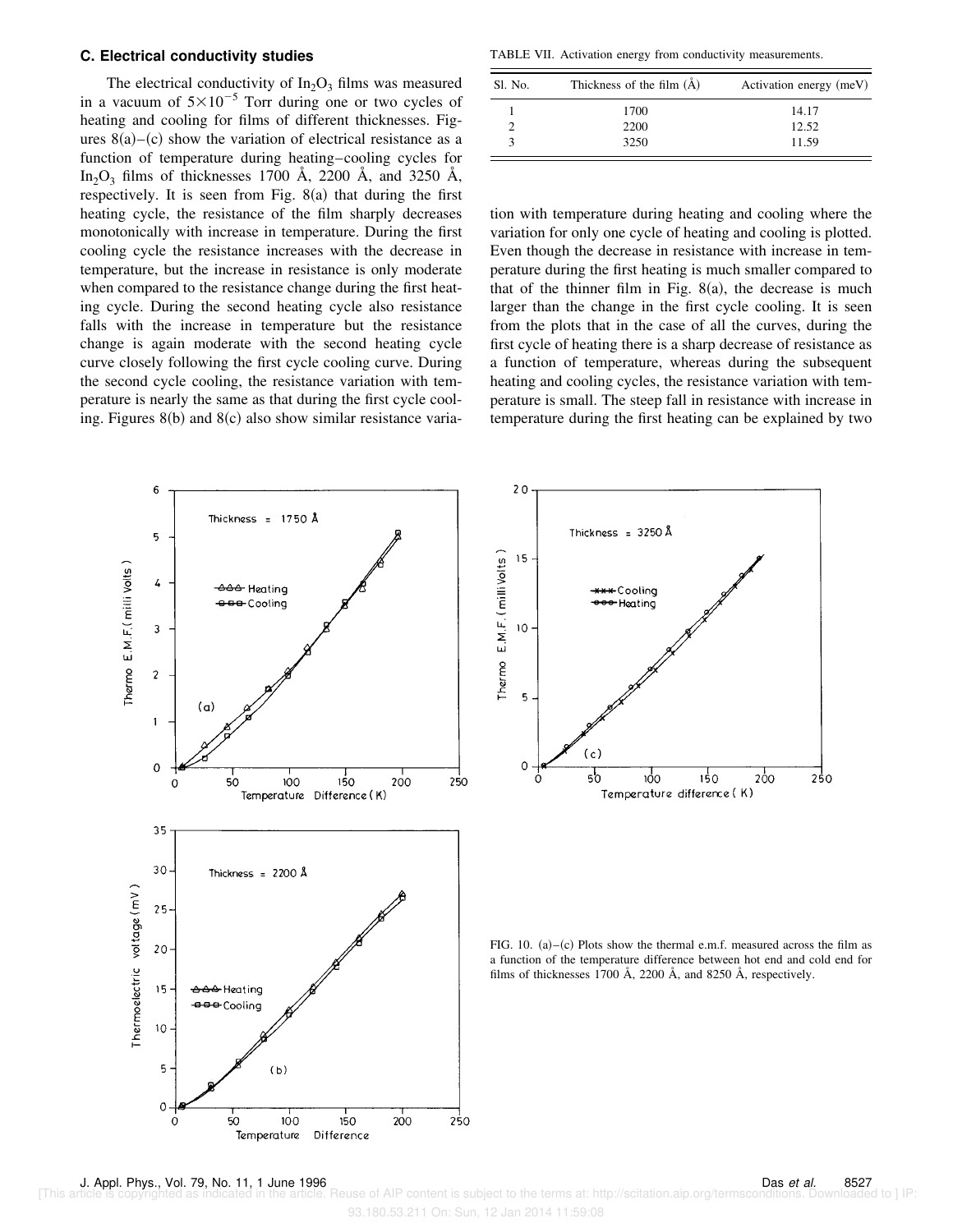



FIG. 11.  $(a)$ – $(c)$  Thermoelectric power vs temperature for the films of thicknesses 1700 Å, 2200 Å, 3250 Å, respectively.

mechanisms. First, any point defects of a combined type, i.e., point defect clusters, present in the  $In_2O_3$  films get rearranged and removed by small scale diffusion, thereby causing a decrease in carrier scattering by these point defect clusters. Consequently, the resistance,  $14-22$  can decrease. The removal of point defect cluster defects on annealing of the films is well known. Many theories have been developed to explain defect removal during annealing.<sup>14-17</sup> Second, because of the rearrangement of the point defect clusters and their removal in which oxygen plays an important role since the lattice of  $In<sub>3</sub>O<sub>3</sub>$  contains indium and oxygen point defects. Thus, rearrangement and elimination of point defect clusters leads also to an increase in the carrier concentration, thereby decreasing the electrical resistance. It is also seen from the figures that after annealing, the resistance of the films is very low, of the order of a few  $k\Omega$  or less at room temperature, depending upon the film thickness. As a matter of fact, the film of thickness 3250 Å has a resistance of only 1 k $\Omega$  at room temperature which decreases marginally with increase in temperature. This amounts to an electrical con-

ductivity of  $125 \times 10^2$  ( $\Omega$  cm)<sup>-1</sup>. Thus, these films can find application as good transparent conducting coatings. From the first cycle cooling data, log (resistance) vs reciprocal temperature plots were drawn as shown in Figs.  $9(a) - 9(c)$ for the films of thicknesses 1700 Å, 2200 Å, and 3250 Å. It is seen that the plots are nearly linear in the high temperature region above about 400 K. The activation energy for conduction calculated from the slopes of these plots are tabulated in Table VII.

#### **D. Thermoelectric power studies**

Thermoelectric power of the above films was also determined as a function of temperature in a vacuum better than  $5\times10^{-5}$  Torr using the integral method in which one end of the film is heated by a mini heater. The other end of the film is clamped to a massive copper block in contact with the base plate of the vacuum deposition unit so that it is in good thermal contact. Thus, the film end connected to this copper block remains essentially at the ambient temperature. Rise in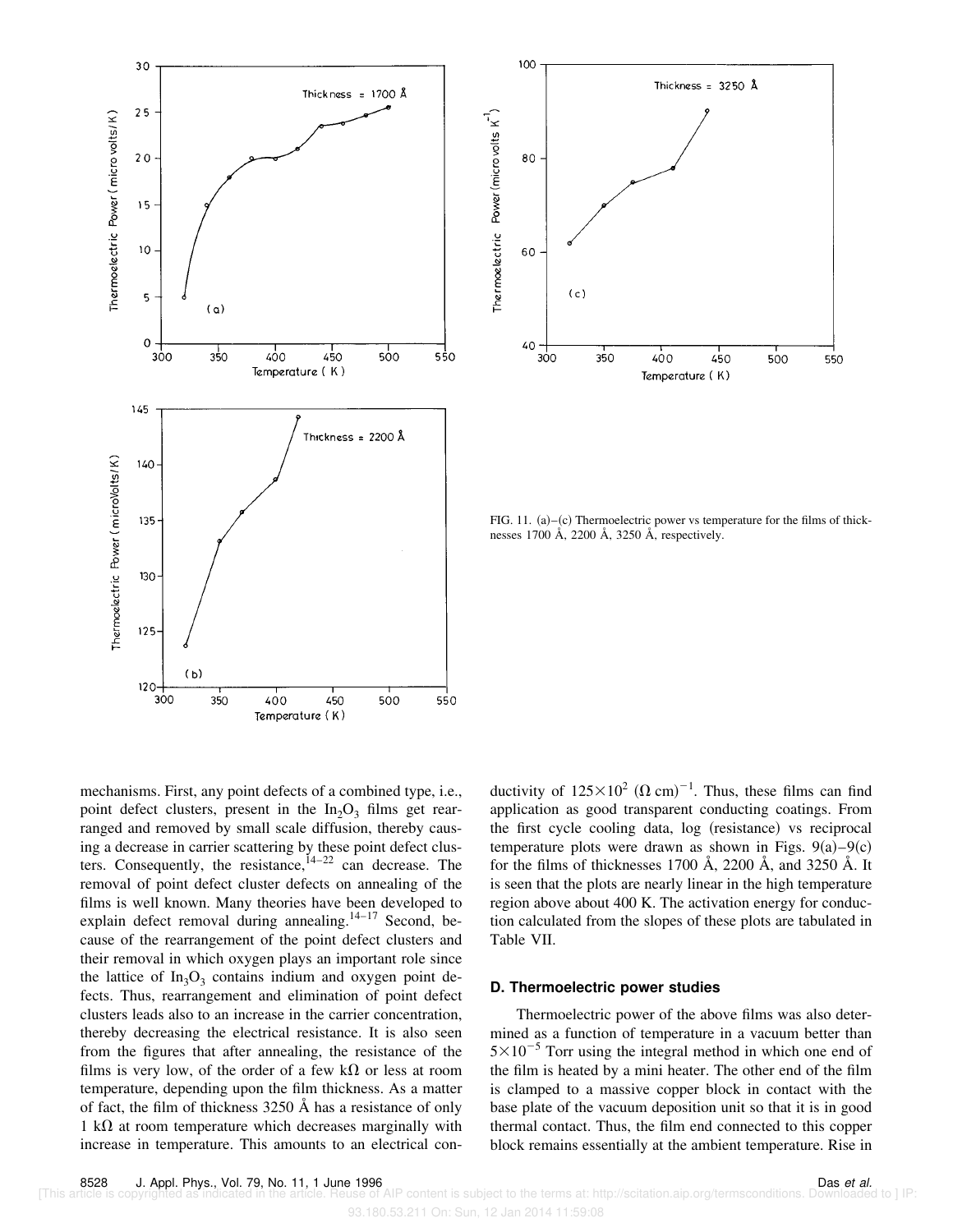



FIG. 12.  $(a)$ – $(c)$  Plot of variation of thermoelectric power with reciprocal of temperature.

temperature of this end was less than 1° during the measurement. The thermal e.m.f. was measured with reference to copper and temperatures of cold and hot ends were recorded using copper constantan thermocouples which were clamped right on the film. Figures  $10(a)-10(c)$  show the thermal e.m.f. measured across the film as a function of the temperature difference between the hot end and the cold end for similar films of thicknesses 1700 Å, 2200 Å, and 3250 Å during one or two cycles of heating and cooling. It is seen from the figures that the thermal e.m.f.s developed increase with an increase in temperature differences for all the three films and the thermal e.m.f. developed during heating and cooling for a given temperature difference are very nearly the same during one or two cycles of heating and cooling. From the above plots of thermal e.m.f. vs temperature difference, thermoelectric power was calculated as slopes of the above curves at different temperatures. For the determination of the thermoelectric power, only the first cycle cooling curve was taken. Figures  $11(a)–(c)$  show the thermoelectric power vs temperature for the above films determined as described above. It is seen from the figures that the thermoelectric power increases linearly with an increase in temperature in the case of all the films. It is seen from the figures that at a given temperature (say 400 K) it is 20  $\mu$ V/K, 140  $\mu$ V/K and 80  $\mu$ V/K, respectively, in the three cases. Thus, even though the thermoelectric power depends on thickness of the films it does not appear to depend upon the film thickness uniformly. The thermoelectric power was also plotted as a function of reciprocal temperature to investigate the conducting state of the material. It is found from Figs.  $12(a)–(c)$  that the material is a semiconductor as thermoelectric power vs reciprocal temperature plots are near linear, which agrees with the equation for a *n*-type nondegenerate semiconductor:

$$
S = -\left(\frac{k_B}{e}\right)\left[A + \frac{E_0}{k_B T}\right],\tag{1}
$$

where *S* is the thermoelectric power;  $k_B$  is the Boltzmann constant;  $E_0$  is the activation energy; *A* is the scattering parameter, and *e* is the charge on the electron. From the slopes